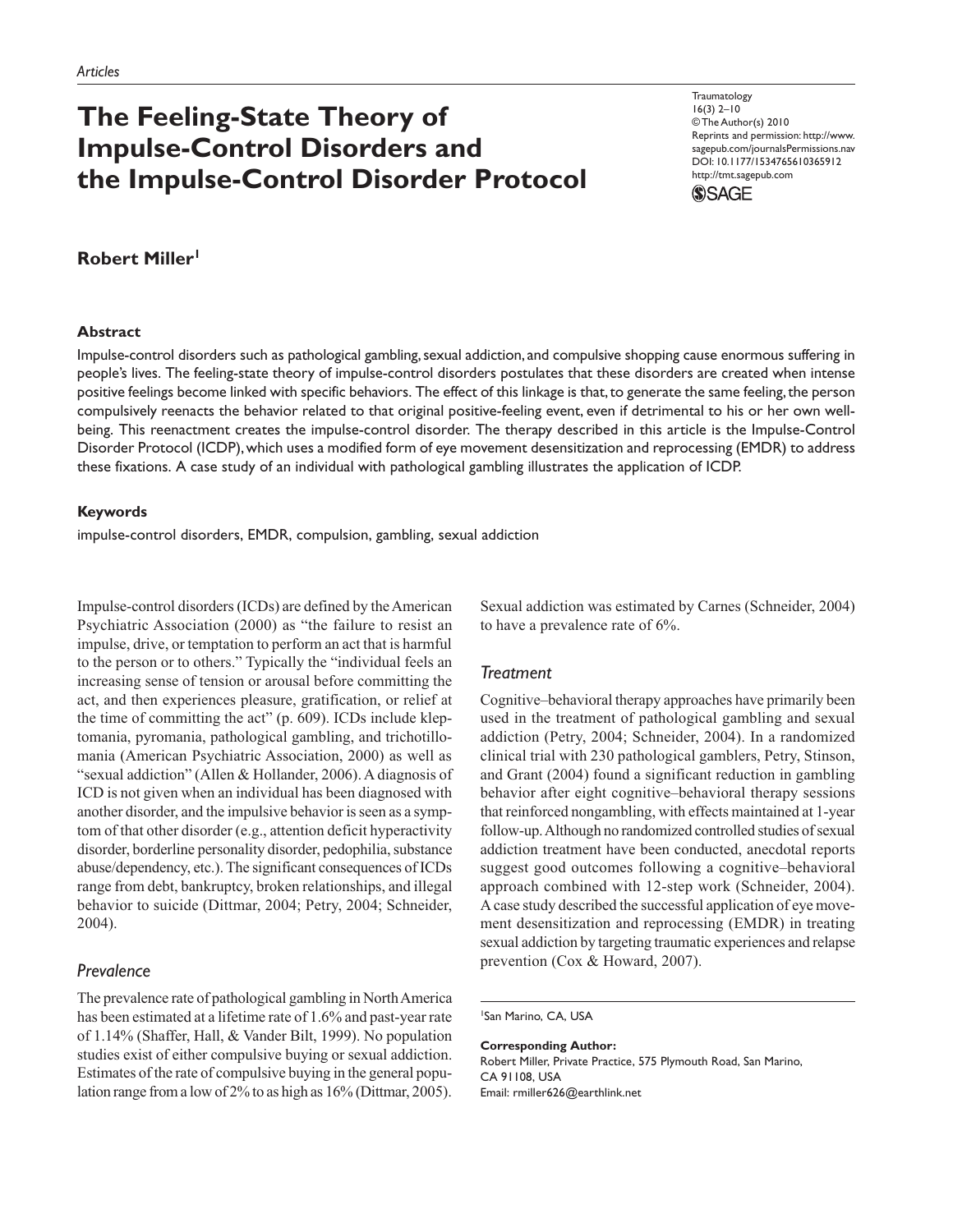### *Etiology*

Explanations for the etiology of ICDs range from the biological (Blum et al., 2000; Eisen et al., 1998) to the psychological (Cox & Howard, 2007; Petry, 2004). Scherrer et al. (2007) found that the number of traumatic events increased the risk for a gambling disorder and that serious childhood neglect was positively correlated with pathological gambling. Carnes (1991) noted that inpatients in a sexual addiction program reported histories of sexual, physical, and emotional abuse.

Schmitz (2005) proposed a biologically based theory of the etiology of ICDs or what he calls "behavioral addictions." Behavioral addictions are hypothesized as using the same neurological reward/pleasure pathways as do substance-related disorders. These specific neurocircuits have been identified as part of the reward/pleasure pathways involved in the reinforcing properties of drugs of abuse and drug craving. The neurotransmitters dopamine, opioid peptides, glutamate, and gamma-aminobutyric acid (GABA) are integral parts of the reward pathways (Koob, 1992). Substances such as cocaine and alcohol stimulate the neurotransmitters in these pathways so that the individual experiences intense reward/pleasure. In the case of addictive behaviors, the reward-based behaviors have evolved to states of dyscontrol (Schmidt, 2005).

The reward deficiency hypothesis (Becker, 1999; Comings & Blum, 2000) posits that individuals with malfunctions in the reward/pleasure neurocircuits are not satisfied with natural rewards such as food and sex. Rather, they seek unnatural rewards such as illicit drugs and thrill-seeking to overcome the neurocircuit deficiencies. ICDs such as gambling are understood to stimulate the same neurocircuits that illicit drugs and alcohol stimulate. For example, Schmitz (2005) stated that the ICD kleptomania is similar to substance-related disorders in that the irresistible urge to steal resembles the cravings associated with chemical dependency. In addition, he noted the thrill of stealing has been reported to be similar to the high of drugs and alcohol. Other ICDs that are also hypothesized as having their basis in the reward pathways are pyromania, compulsive buying, unmanageable Internet use, trichotillomania, bingeeating disorder, and sexual compulsions (Schmitz, 2005). For treatment using this biological-based model, cognitive–behavioral therapy, 12-step support groups, medication, and even psychosurgeries are suggested.

Margaron (2004) argued that the biologically based explanations are too reductionistic and that pleasure should be understood as the result of complex mental processes involving the interaction of the body with the environment rather than a fixed biological predisposition. For example, if a person is tired, rest is pleasure; if one is hungry, food is a pleasure. In addictive behaviors, pleasure includes the thrill of the search for prohibited substance and the sharing of emotional experiences with others. Addiction is considered the result of the interaction of the emotional context of the addictive behavior with the effects of the addictive substance itself. Relapse is caused by the memories of the addictive experience being activated by either internal or external conditions. Preventing relapse involves helping people integrate socially into a drug-free environment.

Whereas Margaron (2004) proposed a wide range of pleasurable memories that could compose the memory of addiction, Boening (2001) narrowed this range of memories down to a memory of loss of control and a drug-specific memory of the substance's effects. This particular memory is called the addiction memory (AM). It is postulated to be an episodic type of memory, similar to that which Van der Kolk, Burbridge, and Suzuki (1997) describe as central to posttraumatic stress disorder (PTSD). The activation of the AM is thought to lead to drug-taking behavior.

EMDR treatment of the addiction memory was investigated in a randomized clinical trial with 30 patients addicted to alcohol (Hase, Schallmayer, & Sack, 2008). Treatment as usual (TAU) was compared with TAU plus 2 sessions of EMDR. The specific EMDR targets were the memories of relapse or memories of intense cravings as they are likely to be events that were activated by an AM. Alcohol dependency was measured by the Munchner-Alkoholismus Test (Feuerlein, Ringer, Kufner, & Antons, 1979) and the Mini-DIPS (Diagnostisches Kurz-Interview bei psychischen Störungen; Margraf, 1994). Alcohol craving was assessed with the OCDS (Obsessive Compulsive Drinking Scale; Mann & Ackermann, 2000). At posttreatment and 1-month follow-up, TAU plus EMDR resulted in significantly greater declines in craving and relapse.

The focus of the Margaron (2004), Boening (2001), and Hase et al. (2008) studies is on the association between memory, pleasure, and substance addiction. Margaron discussed how different behaviors can create pleasure whereas Boening and Hase et al. considered the AM to be like an episodic memory resembling the episodic memory of trauma. These theories of addictive behaviors propose that performance of the compulsive behavior will trigger cravings and urges to overindulge in that activity. Thus, managing and controlling behavior is the goal of treatment, with abstinence viewed as essential.

# **The Feeling-State Theory of Impulse-Control Disorders**

The feeling-state theory (FST) of ICDs was developed by this author. The theory postulates that ICDs are created when positive feelings, linked with specific objects or behavior, form a state-dependent memory. This state-dependent memory, composed of feelings and the event, form a unit called a "feeling-state" (FS). The FS is hypothesized to be the cause of ICDs.

The term *feelings* used in this article refers not only to emotions such as joy or anger but also to the total complex of sensations, emotions, and thoughts. For example, when a person says, "I feel strong" there is a complex of physiological sensations as well as emotions that are linked to this thought. So for the purpose of this article, the term *feelings* is used to indicate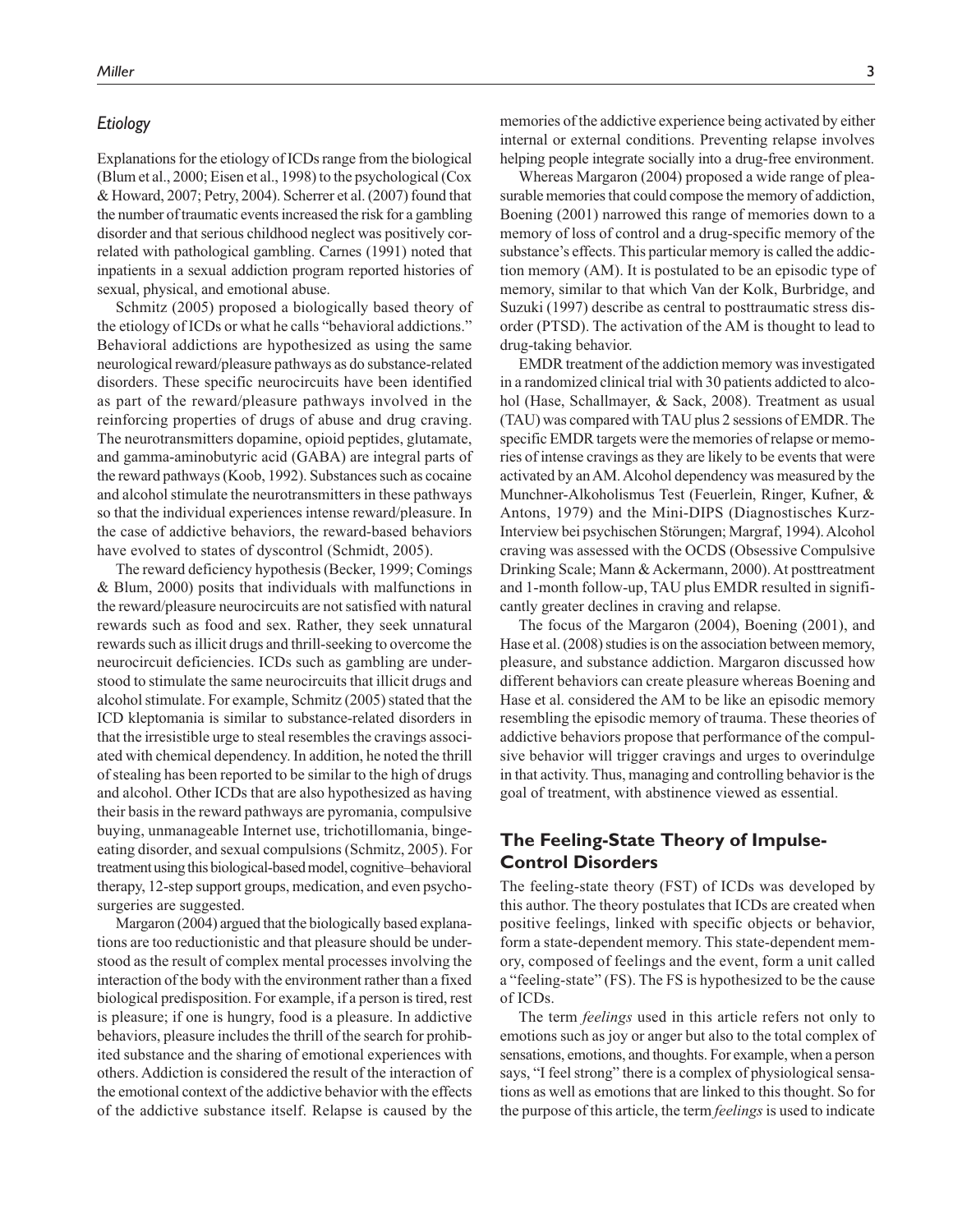the totality of sensations, emotions, and thoughts related to a particular event.

The creation of a FS is proposed to be similar to the way in which traumatic memories are fixated. Because of the intense psychophysiological arousal that occurs during traumatic events, memories of events can be created that are not altered or processed as normal memories are. This fixation of feeling is a central part of the traumatic process (van der Kolk, 1996). "This capacity [of long term potentiation of memory traces] helps organisms evaluate the importance of sensory input in proportion to how strongly the associated memory traces are laid down" (van der Kolk, 1996, p. 291). Although van der Kolk is referring to sensory input from traumatic experiences, it is logical to assume that intensely pleasurable experiences would also be evaluated in proportion to their intensity level. In other words, it is not the positive or negative quality of the feelings that is important in creating a state-dependent memory but the intensity of the feelings.

Support for broadening the state-dependent fixation theory of memory to include memories and feelings, other than those associated with trauma, is given in a variety of studies. These studies include the state-dependent effects on memory in relationship to alcohol (Goodwin, Powell, Bremer, Hoine, & Stern, 1969; Weingartner & Faillace, 1971), mood (Kenealy, 1997), and fear (Lang, Craske, Brown, & Ghaneian, 2001). The existence of state-dependent memory in other psychophysiological states means that trauma is not the only experience that can induce state-dependent memories. This being true, it is logical and reasonable to expect that the psychophysiological states induced by feelings such as excitement, joy, and wholeness, could also produce state-dependent memories.

### *Feeling-States*

In the FST, the term *feeling-state* (FS) refers to the entire psycho-physiological arousal of the body and its connection with the memory of a specific behavior. In other words, the feeling-state is a unit that is composed of the feelings (sensations, emotions, and thoughts as described above) associated with the behavior plus the memory of the behavior itself. FST proposes that the FS unit composed of feelings and memory of the behavior leads to the impulse-control problems. For example, an FS composed of the complex of sensations, emotions, and thoughts of the feeling "I'm a winner" and the memory of gambling could create a gambling compulsion.

The postulate that FSs are created through the interaction between a person's psychological state and an event has several important consequences for the composition of FSs. One consequence is that any feeling can be connected with any behavior. There is no specific relationship necessary between any particular feeling and any specific behavior. For example, an FS related to gambling might contain the feeling of "I'm a winner." On the other hand, the FS might contain a totally different feeling such as "Daddy is proud of me." This means that one type of behavior, for example, gambling, can be the result of many different FSs. Another consequence of how FSs are created is that any behavior can become an ICD. Normal behaviors such as eating ice cream, shopping, playing video games, or virtually any behavior at all can be incorporated into an FS that causes an ICD. Still another consequence is that, once created, the FS continues to exist, with the same feelings and behavior as when the FS was originally formed. Thus, a 40-year-old person whose FS involves feeling like the "Big man on campus" when he spends money will still be acting like the adolescent he was when the FS was created whenever the FS is activated.

Although it may seem counterintuitive that a positive feeling can be linked with an apparently negative behavior, it is important to understand that the behavior only becomes negative because of this fixated connection. For example, shopping is not a negative behavior. However, an FS composed of the feeling "I'm high status" with the behavior of shopping may well create a "shopping monster." This fixated linkage between a positive feeling and a behavior can turn the most innocent of behaviors into an out-of-control behavior.

# *Risk Factors for Developing an Impulse-Control Disorder*

FST postulates that a person's psychological history has an important influence on the formation of ICDs. Although ICDs are thought to be created from positive events, they require an underlying negative belief for the creation of the ICD. For example, a person who believes he is a loser may have a very intense reaction to the experience of winning a large amount of money at poker. It is this intensified reaction that creates the FS that links the feeling of winning with the experiences of playing poker. So FST hypothesizes that the more a person desires a particular feeling, the more at risk he or she is to having an ICD. In other words, a person's psychological background provides the reason and the energy to create an FS that results in an ICD. The FST is illustrated in Figure 1.

Once an FS is created, it can be activated by either internal or external factors. The sight of a poker table or a need to belong, for example, can trigger the urge to gamble (see Figure 2).

### *Beliefs and the Impulse-Control Disorder*

The FST hypothesizes that there are three sets of beliefs associated with ICDs. The first set is the preexisting negative beliefs that laid the foundation for the creation of the FS—for example, "I'm a loser." These negative beliefs may be difficult to identify before the FS is processed because they may be covered up by the positive feelings generated by the FS. The second set of beliefs is the apparently positive beliefs that are created during the positive events. For example, a gambler may form the belief "I'm a winner" from a large win. This positive belief is then embedded in the FS that causes the compulsive behavior.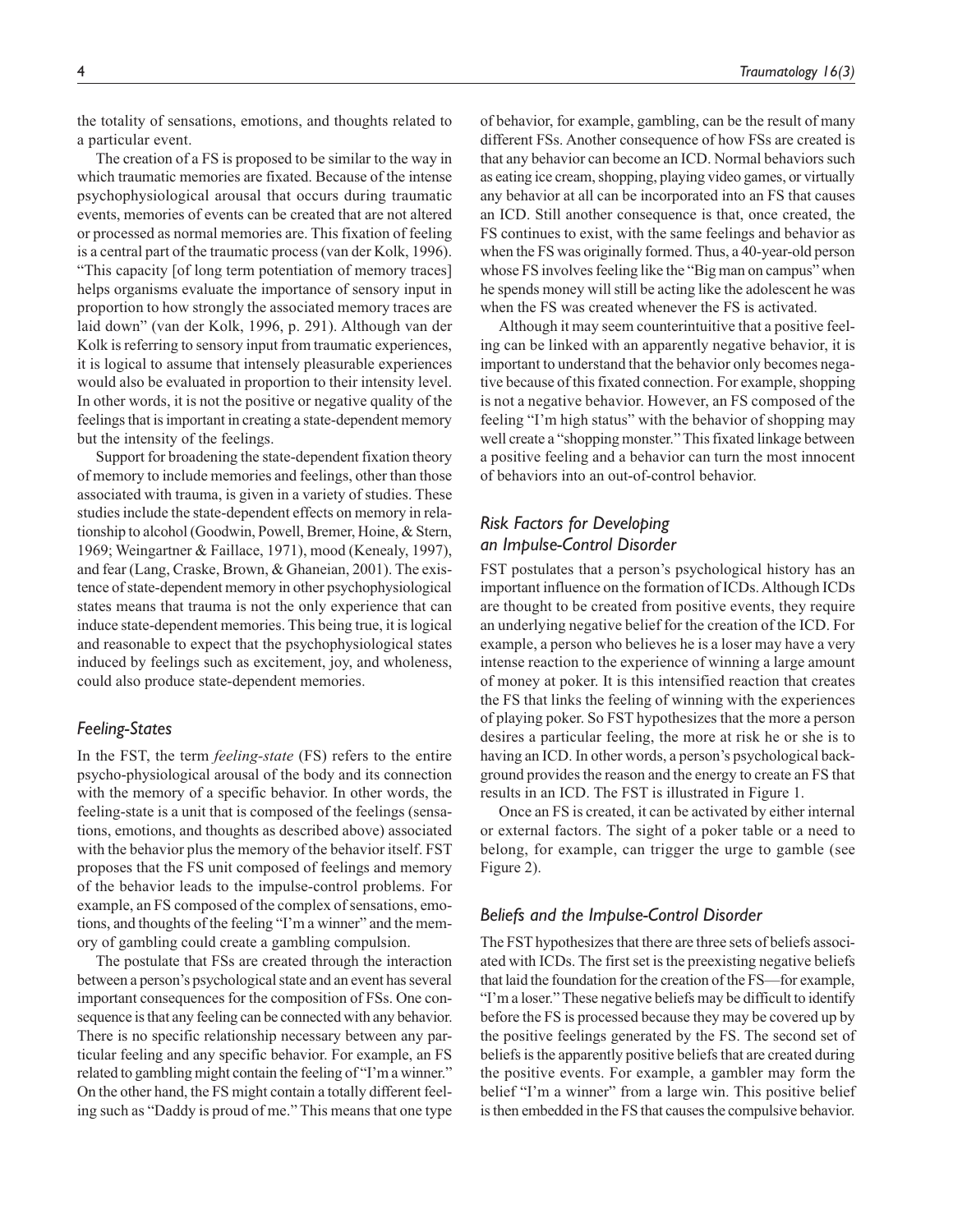

**Figure 1.** Creation of a feeling-state



**Figure 2.** Activation of the compulsive behavior

A third set of beliefs are the negative beliefs created from the out-of-control behavior itself. For example, a person may develop the belief "I mess up everything" because of the problems his compulsive gambling creates.

# *Effect of Resolving a Feeling-State*

It is proposed that when treatment resolves the FS, the compulsive urge will be eliminated. The goal of treatment is not abstinence but normal healthy behavior. Clinical experiences suggest that when treatment eliminates the ICD and related compulsive urges, the individual can then engage in the behavior without it triggering the compulsion. For example, a previously compulsive shopper could shop without activating the urge to shop compulsively. These changes occur in both the cognitive and behavioral dimensions.

*Cognitive change.* Clinical experience indicates that one of the consequences of a successful treatment is that the rationalizations and distorted thinking that people have used to justify their out-of-control behavior begin to disappear. It is hypothesized that once the fixated FS is reprocessed, the need for these thought patterns no longer exists. The previously resistant-to-change cognitive distortions appeared to be easily discarded once they are no longer needed to justify the compulsive behavior.

*Behavioral change.* An important characteristic associated with ICDs is the destructive nature of the behaviors. Once the FS is processed, clinical experience indicates that these destructive behaviors usually disappear without further clinical attention and that the person automatically begins to seek more appropriate ways to obtain the desired feeling. For example, a person whose feeling of belonging is associated with the behavior of buying expensive clothes may seek out more appropriate relationships to satisfy this need when the FS is eliminated. The focus of therapy may then shift to learning new social skills or developing life-enhancing behaviors. FST further proposes that after resolution of the FS, abstinence is neither necessary nor desired.

### *Additional Treatment Targets*

Clinical experience indicates that resolving the ICD will often uncover other psychological dynamics that gave rise to the ICD in the first place. These psychological dynamics then become the focus of therapy. There is always the possibility of another ICD being created if the reprocessing of other past events that may have contributed to the etiology of this disorder is not completed. The standard EMDR treatment protocol or other therapies can be used as appropriate throughout the course of treatment. Other treatment targets may include the psychological dynamics that may have been covered up by the compulsive behavior. For example, resolving the ICD will not alter an individual's avoidance or defensive dynamics. A person who has a bad day at work may have also used gambling to avoid feelings of anxiety—feelings that may have been covered up by the FS related to gambling. In this case, even after resolving the ICD, treatment would still be needed to assist the individual in developing more adaptive strategies to tolerate or reduce anxiety.

### **Impulse-Control Disorder Protocol**

FST was used to develop a new treatment for ICDs, called the Impulse-Control Disorder Protocol (ICDP), using a modified form of EMDR. EMDR has been shown to be effective in the treatment of PTSD and other trauma-based disorders (Bisson et al., 2007)). EMDR treatment involves identifying the traumatic image, identifying the negative feelings and beliefs associated with the image, and the use of the Subjective Units of Disturbance Scale (SUDS), which identifies the intensity of the feeling on a range from 0 to 10. Eye movements are then used to process the image and feelings and install positive beliefs and feelings.

Just as EMDR can process traumas, clinical experience suggests that a modified form of EMDR can also be used in a brief treatment approach for ICDs. The FS is the target for therapy in the ICDP. Composed of the desired positive feelings and the memory of that behavior that is fixated with the feeling, the FS is processed through the use of eye movements. The most important modification of the EMDR protocol is the approach used in the processing of the beliefs related to the ICD. This change and its rationale will be explained later in this article.

As stated earlier, the FS that causes the ICD can be composed of any feeling and any behavior. Therefore, precisely identifying the exact behavior and the exact positive feelings embedded in the FS for any particular client is the key element of the ICDP therapeutic process. Identifying the exact behavior can be difficult because any behavior, for example, playing poker, consists of many different sub-behaviors such as putting the money on the table, making a bet, drawing cards, or winning a hand. The appropriate aspect of the target behavior to be processed is the one that generates the most intense positive feeling.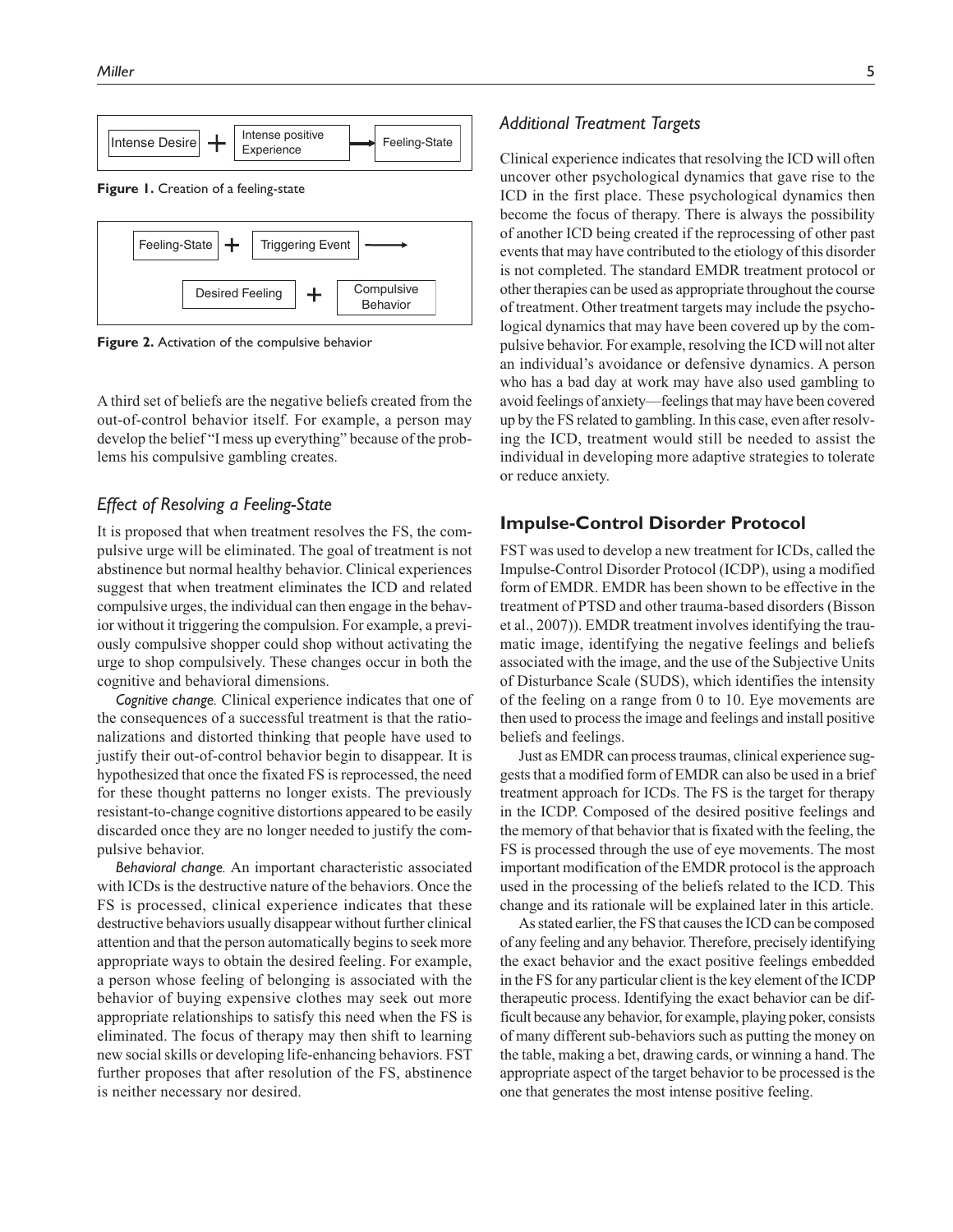**Table 1.** Outline of the Steps of Impulse-Control Therapy

#### First session

- 1. Obtain history, frequency, and context of compulsive behavior.
- 2. Identify the specific aspect of the compulsive behavior that has the most emotional intensity associated with it.
- 3. Identify the specific positive feeling linked with the compulsive behavior, along with its rating on the PFS.
- 4. Locate and identify any physical sensations created by the positive feelings.
- 5. The client combines an image of performing the (a) compulsive behavior, (b) the positive feeling, and (c) physical sensations.
- 6. Eye movement sets are performed while the client focuses on material (e.g., memory, feeling, image, sensation, thought) that was elicited during the prior set.
- 7. When the PFS is ≤1, identify the related NC and use the PC, SUDS, emotions, VOC, and body location according to the standard EMDR protocol (unlike the standard protocol, no specific memory is identified and no visual image is used).

Homework

8. Between sessions, homework is given to evaluate the progress of therapy and to elicit any other positive feelings related to the compulsive behavior.

Second session

- 9. In the second session, the compulsive behavior is reevaluated for both the feeling identified in the first session as well as identifying other positive feelings related to the ICD.
- 10. If necessary, Steps 2 to 8 are performed again.
- 11. Continue the reevaluation and processing in further sessions until the person's drive toward the compulsive behavior has been eliminated and the behavior has changed.
- 12. When it appears that all the FSs have been processed, the negative belief that was created as a result of the compulsive behavior is determined. Use the standard EMDR protocol for processing.

Note: PFS = Positive Feelings Scale; NC = negative cognition; PC = positive cognition; SUDS = Subjective Units of Disturbance Scale; VOC = Validity of Cognition Scale; EMDR = eye movement desensitization and reprocessing; ICD = impulsive-control disorder; FS = feeling-state.

After the aspect of the target behavior that generates the most positive feeling has been identified, the precise feelings related to that behavior can then be identified. Examples of positive feelings include "I'm a winner," "I feel safe," and "I feel powerful." The FST presumes that this positive feeling, not the apparent object or behavior, is the real goal of the impulsive behavior. The feelings of excitement or pleasure that often arise when someone imagines doing the compulsive behavior are usually the result of the anticipation of doing the behavior but are not necessarily part of the FS itself. The feelings embedded in the FS are always normal, healthy feelings that everyone desires to feel. Identifying those feelings is a crucial element of the ICDP process. The complete protocol is given in Table 1.

Urges and cravings are usually associated with impulsecontrol problems. FST, however, considers urges and cravings to be sensations that are created after the FS is activated and are not part of the FS. Therefore, because urges and cravings are the result of the activation of the FS, they are not an appropriate target for the ICDP. Clinical experiences suggest that urges and cravings will disappear when the FS has been processed.

### *Modification of the EMDR Protocol*

Modification of the EMDR protocol in the ICDP is necessary because traumatic events typically targeted with EMDR are different from the positive events that generate the FSs associated with ICDs. Traumatic events involve shock and fear, and the events themselves can create negative beliefs. No prior negative beliefs are necessary. On the other hand, ICDs are thought to be created from positive events and require an underlying negative belief for the ICD to be created. So ICDs require the processing of three sets of beliefs in contrast to the one negative set of beliefs created by the trauma.

Another modification of the EMDR protocol is the use of the Positive Feeling Scale (PFS) instead of the Subjective Units of Disturbance Scale (SUDS). The PFS scale is used because the feelings linked with the behavior are positive feelings, not disturbing feelings. The PFS scale is a 0 to 10 scale with 10 being the most intense positive feeling. Table 1 gives an outline of the steps of impulse-control therapy.

# **A Case Study**

The following case study illustrates the application of the ICDP. The participant described in this case study came to therapy specifically for his compulsive behavior problems. "John" was not interested in resolving issues concerning trauma or difficulties from his childhood or even current events. Even when these issues arose during the course of treatment, he did not wish to pursue treatment for them. This particular case was chosen as an example precisely because it illustrates the effectiveness of ICDP uncontaminated with treatment on any other aspect of his life or any other treatment modality.

# *John's Story*

John was a 35-year-old successful broker with a long history of gambling problems. Over the course of 10 years, John had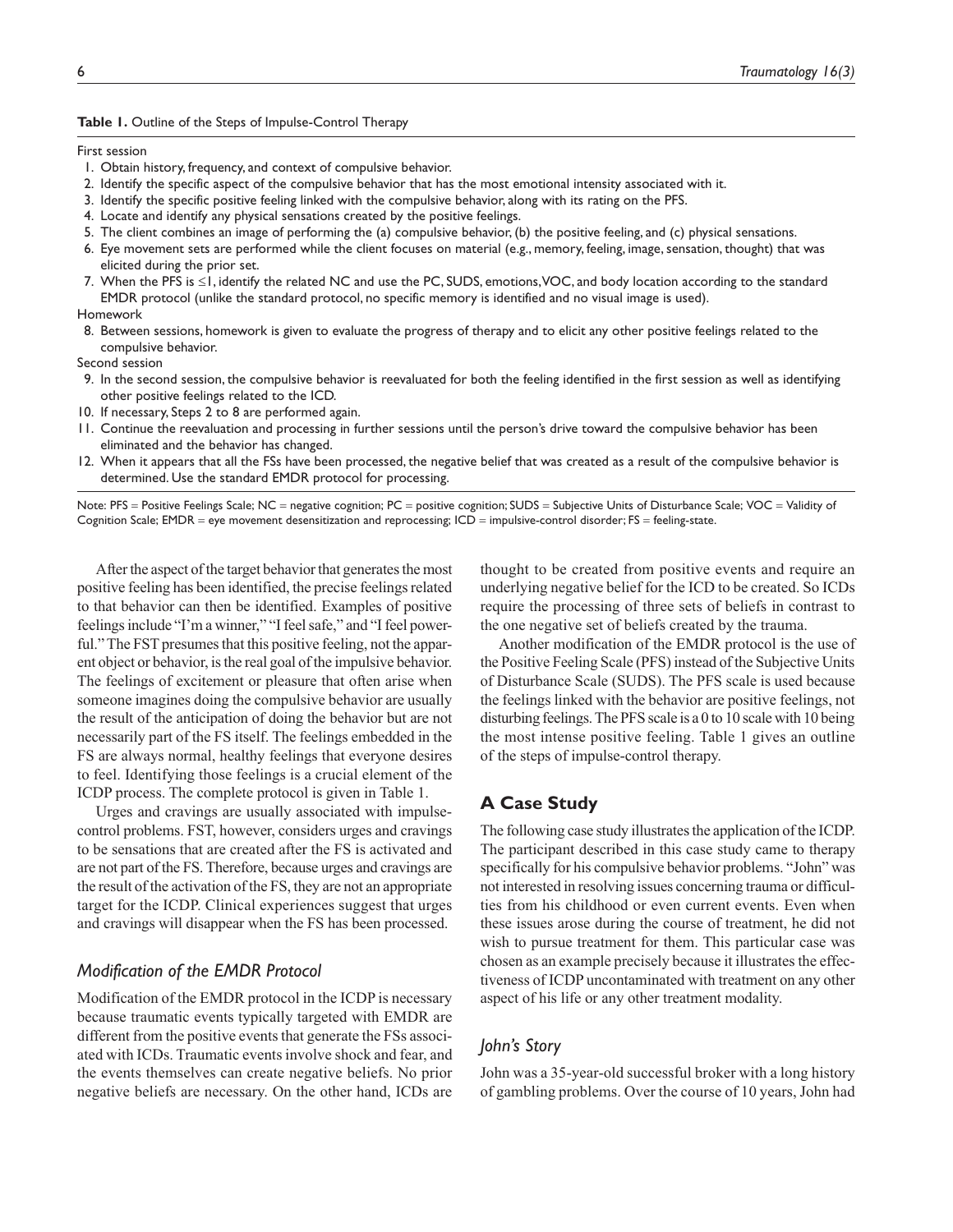lost more than \$1,000,000 playing poker. In and out of Gamblers Anonymous and different rehab centers, he had been unable to stop gambling. He was deep in debt, had lost his marriage because of his gambling, and had intense episodes of depression.

When John played poker, he would often play well for a few hours. He would make appropriate bets and not chase a losing hand. Then something would happen and, suddenly, he could not stop himself from playing losing hands. His betting would go out of control. After losing all his cash, he would go to the ATM for more money and lose that as well. If he won, John continued to play until he had lost all he had won and more. He would often play poker all night. At the beginning of treatment, John was still gambling.

### *Case Conceptualization*

During the first session, John identified two different FSs. When asked to imagine playing poker, John stated that his first feeling was excitement. When the therapist asked what he was excited about, he said, "winning." He then recounted a time when he had won \$16,000 with three queens. The memory was so powerful that his face became flushed. From his reaction, it became clear that his excitement was the excitement of winning. The PFS level was a 10. Because John remembered the exact event that created the FS, that specific memory and the winning feeling were used as the target.

Identifying the event that created the FS is not necessary. What is necessary is that the person connects the feeling embedded in the FS with the compulsive behavior. Whether the visualized event is the first experience or the one most easily experienced, is not important. In this case, John visualized himself playing poker and experienced that "winning" feeling while performing eye movements. After three sets of eye movements, the PFS level dropped to 2. At the end of this process, when asked how he felt, John said that he didn't feel any different; he just wasn't as excited about gambling. He wasn't even sure that anything had really changed—a common reaction after the first session.

After each session using the ICDP, homework is given with the purpose of triggering the compulsive urge. Activation of the FS is necessary to evaluate what needs to be processed. John's homework was to continue to play poker and note any changes both in behavior and feelings.

In the second session, 1 week later, John reported that he was gambling fewer hours but still had a strong urge to play poker. He felt something had changed because leaving the table was easier. John was again asked to imagine playing poker and to identify how he felt. He rated the excitement of winning with a PFS level of 5. Three sets of eye movements reduced the PFS level to 0. At this point, the focus of treatment shifted to identifying the negative beliefs associated with his "winning" FS. When John was asked why winning was so important to him, he disclosed that whenever his father was mad at him, he had called him a loser. He described the negative belief underlying the "winning" FS as "I'm a loser." The emotion was shame. A SUDS rating indicated distress of 9. After processing, the SUDS decreased to 1. The positive belief installed was "I can succeed." (VOC [Validity of Cognition Scale] increased from 2 to 7). Once again, the assigned homework was to play poker and note his behavior and feelings.

Two weeks later in the third session, John reported that for the first week he did not even go to the card club and only thought occasionally of playing poker. The second week, however, he started really missing going to the club and being with the guys. He would go to the club for four hours each night but this time his focus was more on the people rather than winning at poker. The feeling he identified was a sense of belonging, associated with the camaraderie of being with other men. So this FS was composed of the behavior of playing poker and the feeling of belonging. The PFS level was rated at 7. Four sets of eye movements later, the PFS level dropped to 1. The homework was to play poker and note any changes in behavior and feelings.

Two weeks later in the fourth session, John reported that he had played poker twice, winning one night and losing the other. "Whether I won or lost, I still got up from the table and went home. No more chasing the money for me." The PFS level of the desire for camaraderie had stayed at 1. Then John articulated the negative belief underlying the desire for camaraderie as "No one wants me." The emotion was fear (SUDS decreased from 9 to 0). The positive belief that was installed was "I'm likeable" (VOC increased from 3 to 7).

The fifth session took place 4 weeks later. John reported that he was playing poker only once or twice a week and while he continued to enjoy playing poker, he no longer felt the strong urges he previously had. In this session, the therapist asked John about his negative beliefs about himself that had developed as a result of his compulsive gambling. He identified two beliefs: "I'm no good," with an emotion of shame (SUDS decreased from 9 to 1) and "Nothing I do works out," with an emotion of despair (SUDS decreased from 7 to 0). The positive beliefs installed were "I'm really okay" (VOC increased from 2 to 7) and "I'm successful" (VOC increased from 3 to 7).

Because John was gambling during treatment, the effect of the treatment was easy to perceive. The number of hours he played poker went from 40 or more per week to less than 8. John no longer chased losing hands and was able to leave the table after a set number of hours whether he had won or lost. If he lost the money he had started with, he left the game rather than get more money from the ATM. What surprised John the most was that he discovered he really enjoyed playing poker and that he was a good poker player.

### *Follow-up*

A follow-up interview was conducted by telephone call 3 months later. John reported that his poker compulsion had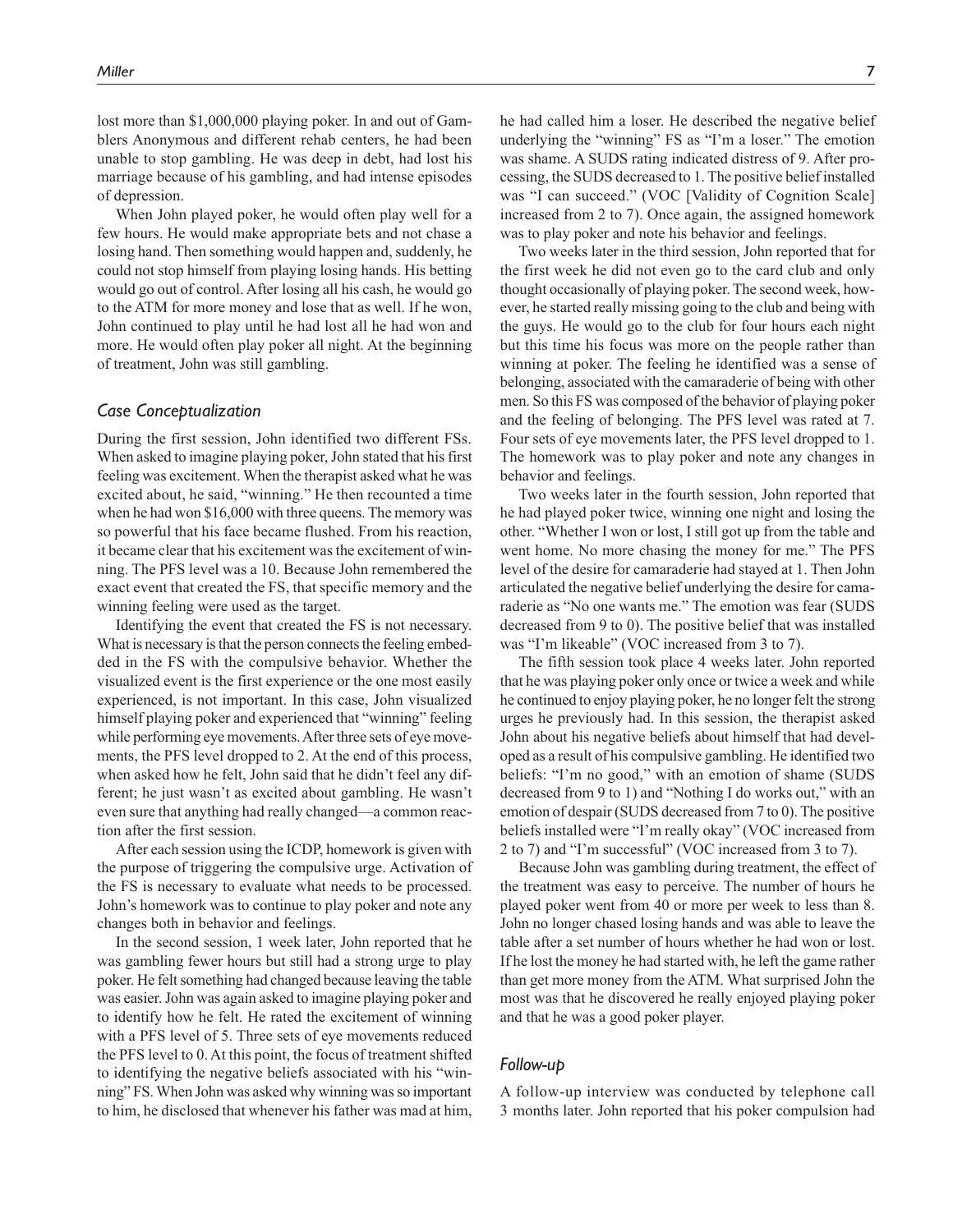not returned. He stated that he felt that his life was in pretty good balance, enjoying his twice a week poker nights but also doing well with both his job and his marriage.

### **Discussion**

John's case study illustrates how FSs and therefore compulsive behavior can be created. The use of the ICDP resolved John's gambling behavior in five sessions. After the treatment, John reported that he could gamble without being triggered into his previous compulsive behavior. Even though traumas and other psychological problems surfaced during the therapy, John did not want to work through them. Nevertheless, his pathological gambling behavior had not returned at the 3-month follow-up.

A fundamental difference between ICDP and cognitive– behavioral therapy is that the ICDP focuses directly on a different source of the compulsive behavior, the positive FS versus a negative affect. Cognitive–behavioral techniques can be used to manage or control the compulsive behavior but leave the underlying state-dependent memory unprocessed. The consequence of these approaches is that the compulsive behavior may become out of control again. John's case study illustrates a different approach.

A fundamental difference between ICDP and standard EMDR is that although both approaches target the fixation of feeling and cognitions related to intense events, EMDR focuses on traumatic events and feelings whereas ICDP focuses on positive events and feelings. EMDR targets events and feelings that people want to forget; ICDP focuses on events and feelings that people like to remember and feel. This means that the processing of ICDs with ICDP is easier to process than traumatic events because clients have less resistance to remembering positive events and feelings. Clinical experience suggests that psychological dynamics such as dissociation and splitting are not factors in the processing of the ICD.

One of the strengths of the ICDP approach is that, because clients are not asked to control their behavior, client retention may be easier. There are no manuals to work through and no affirmations to write. The approach works with the clients' needs for quick results with minimal effort. Consequently, even people who are less motivated can receive help.

As noted in the literature review, there is a strong correlation between ICDs and past traumatic experiences. Research indicates that the more traumas and neglect a person experiences in his life, the higher the risk for pathological gambling disorders and sexual addiction (Carnes, 1991; Petry & Steinberg, 2005; Scherrer et al., 2007). The FST proposes that trauma and neglect contribute to the formation of ICDs because they create negative beliefs and feelings (Shapiro, 2001). Negative beliefs such as "I am powerless," "I'm a loser," and "Nothing I do makes a difference" provide the intense desire for the opposite/positive feeling that is the basis of an FS. Clearly, a person who has more intense negative feelings may feel the opposite/positive feeling more intensely when an event occurs that fulfills that need. These more intense positive feelings may then compose the FS that creates the ICD. The FST of ICDs, therefore, supports the existing research that indicates that both trauma and neglect are risk factors for the development of ICDs.

The similarity between AM and the FST is that both theories postulate that the memories of addiction are an episodic type of memory that becomes fixated in the brain. The difference between the AM and FST is that AM is postulated to be composed of only the feelings of loss of control and the memory of the drug effects. On the other hand, the FST postulates that the memory is composed of the specific desired feelings (e.g., "I'm a winner" feeling) and the behavior that occurred when that intense feeling occurred. The feelings that the AM therapy focuses on are the feelings of urges and cravings. The ICDP specifically avoids targeting the feelings of urges and cravings. Urges and cravings are considered to be only the feelings of drive caused by the feelings that underlie the urges and cravings. In ICDP, resolving an ICD requires identifying and processing the underlying positive feelings that compose the FS.

The adaptive information processing (AIP) model (Shapiro, 2001) postulates that EMDR works by integrating more adaptive or realistic information than was previously inaccessible to the client. The AIP model is also useful for understanding both the FST and ICDP. However, instead of a target related to a traumatic event, the target is associated with an intensely positive event. The hypothesis regarding ICDs is that the intensity of the experience creates a state-dependent memory that is blocked from interacting with other more adaptive information. This isolation of the memory network explains why people with impulse-control problems can understand how destructive their behavior is and yet continue the behavior. Clinical experience with the ICDP shows that clients with impulse-control problems experience the same kind of transformation as those receiving EMDR for traumas. Thus, the AIP model provides an explanation of why irrational beliefs and thought processes are automatically changed as the FS is processed.

### *Limitations of the Case Study*

The limitations of this case study are numerous. No standardized measurement was taken, the therapist was the assessor, the case study may not generalize to other people with gambling problems or other types of impulse-control problems, no objective behavioral assessments were conducted, and a longer term follow-up is necessary to determine if the impulse-control problems return.

### *Recommendations*

Performing research on the ICDP has the advantage, similar to EMDR's approach to trauma, that the therapy can be conducted in relatively few sessions (three to five). In addition, clinical experience indicates that there are significant changes in both feelings and behavior in compulsive gambling, sexual,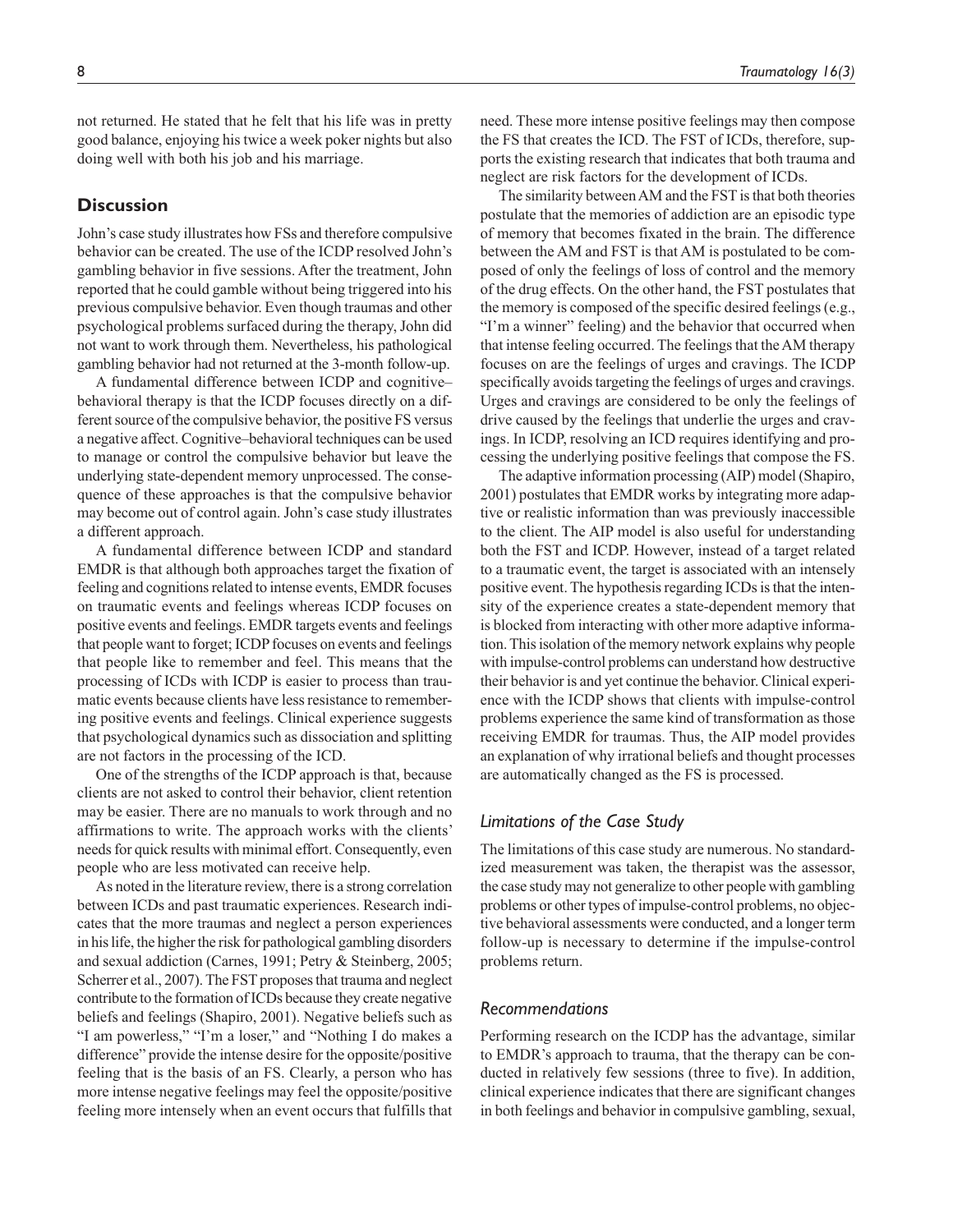and shopping behavior, which makes evaluation of these changes easier. However, of the ICDs, only researchers in pathological gambling have developed the necessary standardized measurements such as the Addiction Severity Index Gambling Subscale or the Timeline Follow-Back (Petry, 2004) that have been used in treatment research. The studies of other ICDs such as sexual and buying compulsions are still in the beginning stages. The use of the ICDP for pathological gambling could be studied by using a subject group and a control group, using one of the standardized measurements pre- and posttreatment.

### **Summary**

The FST proposes that the loss of control over normal behaviors is the result of a desired feeling becoming fixated with the memory of a particular behavior. This fixated linkage between feeling and behavior is referred to as an FS. An FS is composed of any desired feeling linked with any behavior. This accounts for the variety of ICDs and the difficulty in extinguishing them. The new treatment protocol, ICDP, based on a new formulation of the etiology of ICDs, offers the possibility of a significant remediation of these difficult-to-treat disorders. Because ICDP therapy usually requires only three to four sessions per FS, this approach will be easy to evaluate.

#### **Declaration of Conflicting Interests**

The author(s) declared no conflicts of interest with respect to the authorship and/or publication of this article.

### **Funding**

The author(s) received no financial support for the research and/or authorship of this article.

### **References**

- Allen, A., & Hollander, E. (2006). Sexual compulsions. In E. Hollander & D. Stein (Eds.), *Clinical manual of impulse-control disorders* (pp. 256-278). Arlington, VA: American Psychiatric Association.
- American Psychiatric Association. (2000). *Diagnostic and statistical manual of mental disorders* (4th ed., text revision). Washington, DC: Author.
- Becker, H. C. (1999). Alcohol withdrawal: Neuroadaptation and sensitization. *CNS Spectrums, 4*. 38-65.
- Bisson, J., Ehlers, A., Matthews, R., Pilling, S., Richards, S., & Turner, S. (2007) Psychological treatments for chronic posttraumatic stress disorder: Systematic review and meta-analysis. *British Journal of Psychiatry, 190*, 97-104.
- Blum, K., Braverman, E. R., Holder, J. M., Lubar, J. F., Monastra, V. J., Miller, D., . . . Comings, D. E.. (2000). Reward deficiency syndrome: A biogenetic model for the diagnosis and treatment of impulsive, addictive, and compulsive behaviors. *Journal of Psychoactive Drugs, 32*(Suppl.), 1-68.
- Boening, J. A. L. (2001). Neurobiology of an addiction memory. *Journal of Neural Transmission, 108*, 755-765.
- Comings, D. E., & Blum, K. (2000). Reward deficiency syndrome: Genetic aspects of behavioral disorders. *Progress in Brain Research, 126*, 325-341.
- Cox, R. P., & Howard, M. D. (2007). Utilization of EMDR in the treatment of sexual addiction: A case study. *Sexual Addiction & Compulsivity, 12*, 1-20.
- Dittmar, H. (2004). Understanding and diagnosing compulsive buying. In R. H. Coombs (Ed.), *Handbook of addictive disorders: A practical guide to diagnosis and treatment* (pp. 411-450). Hoboken, NJ: Wiley.
- Dittmar, H. (2005). Compulsive buying—a growing concern? An examination of gender, age, and endorsement of materialistic values as predictors. *British Journal of Psychology, 96*, 467-491.
- Eisen, S. A., Nong, L., Lyons, M. J., Scherrer, J. F., Griffith, K., True, W. R., . . . Tsuang, M. T. (1998). Familial influences on gambling behavior: An analysis of 3359 twin pairs. *Addiction, 93*, 1375-1384.
- Feuerlein, W., Ringer, C., Kufner, H., & Antons, K. (1979). The diagnosis of alcoholism—the Munich Alcoholism Test (MALT). *International Journal of Rehabilitation Research, 2*, 533-534.
- Goodwin, D. W., Powell, B., Bremer, H., Hoine, H., & Stern, J. (1969). Alcohol and recall: State dependent effects in man. *Science, 163*, 1358-1360.
- Hase, M., Schallmayer, S., & Sack, M. (2008). EMDR reprocessing of and addiction memory: Pretreatment, posttreatment, and 1-month follow-up. *Journal of EMDR Practice and Research, 2*, 170-179.
- Kenealy, P. M. (1997). Mood-state-dependent retrieval: The effects of inducted mood on memory reconsidered. *Quarterly Journal of Experimental Psychology, 50A*, 290-317.
- Koob, G. F. (1992). Drugs of abuse: Anatomy, pharmacology and function of reward pathways. *Trends in Pharmacological Sciences, 13*, 177-184.
- Lang, A. J., Craske, M. G., Brown, M., & Ghaneian, A. (2001). Fear-related state dependent memory. *Cognition & Emotion, 15*, 695-703.
- Mann, K., & Ackermann, K. (2000). Die OCDS-G: Psychometrische Kennwerte der deutschen Version der Obsessive Compulsive Drinking Scale (Psychometric characteristics of the German version of the Obsessive Compulsive Drinking Scale). *Sucht, 46*, 90-100.
- Margraf, J. (1994). *Diagnostisches Kurz-Inventar bei psychischen Storungen* Diagnostic Short-Interview for Mental Disorders. Berlin, Germany: Springer.
- Margaron, H. (2004). Pleasure: From onthogenesis to addiction. *Substance Use & Misuse, 39*, 1423-1434.
- Petry, N. M. (2004). *Pathological gambling: Etiology, comorbidity, and treatment*. Washington, DC: American Psychological Association.
- Petry, N. M., & Steinberg, K. L. (2005). Childhood maltreatment in male and female treatment-seeking pathological gamblers. *Psychology of Addictive Behaviors, 19*, 226-229.